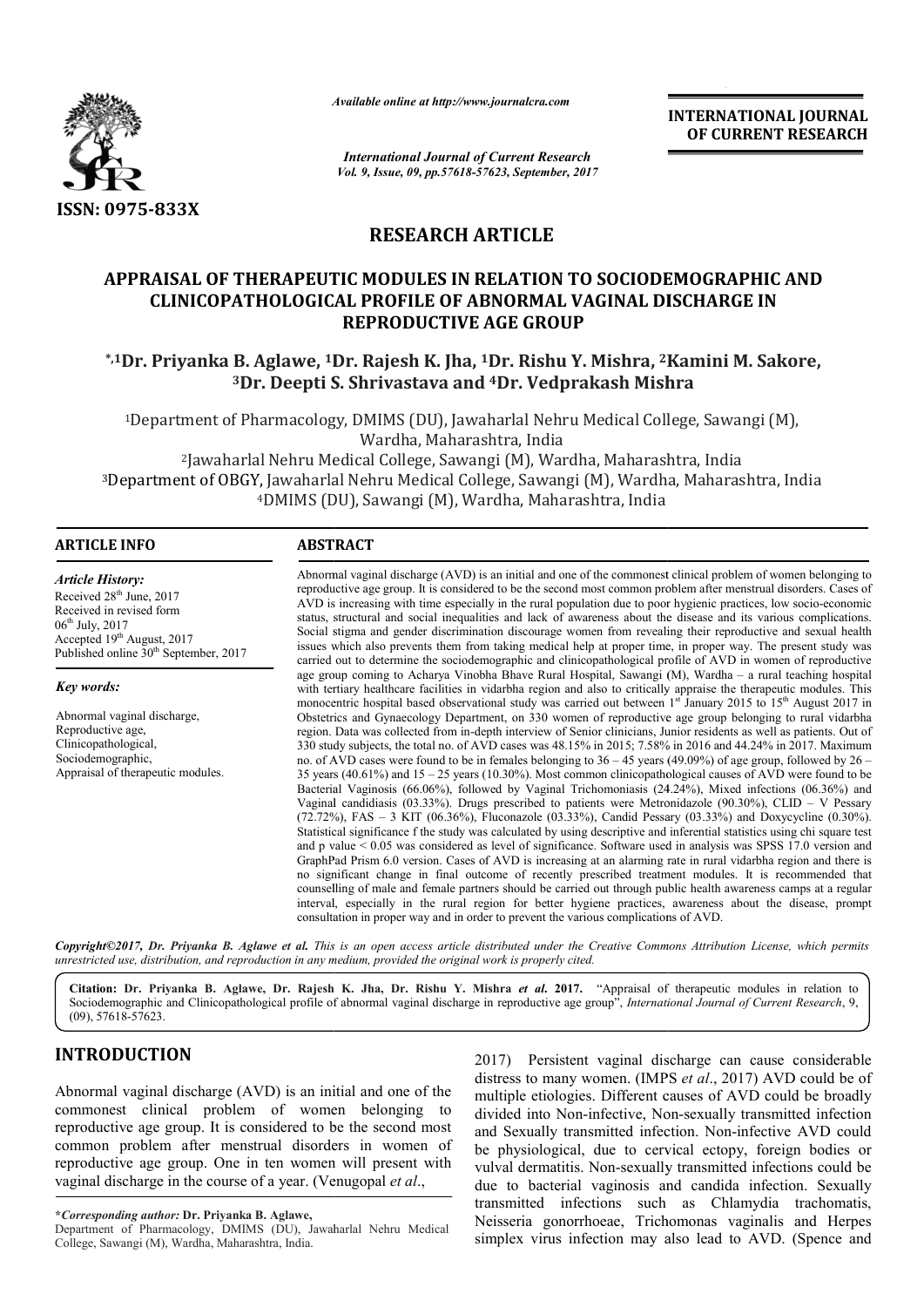Melville, 2007; Mitchell, 2004) The vagina, ectocervix and endocervix are prone to various infections caused by various pathogens. The type of infection depends on the type of epithelium and other factors such as pH of the microenvironment, etc. Trichomonas vaginalis and candida infections are most commonly seen in the ectocervix and vaginal stratified squamous epithelium. Chlamydia trachomatis and Neisseria gonorrhoeae infections are most commonly in the columnar epithelium of endocervix. Herpes simplex virus may infect both, the stratified squamous epithelium as well as the columnar epithelium. Vaginal discharge could be the clinical symptom of infections caused by any of these organisms. (Venugopal *et al*., 2017) Although there are various etiologies for abnormal vaginal discharge, bacterial vaginosis, vulvovaginal candidiasis, and trichomoniasis are the most common ones. Incidences of mixed vaginal infections have also been reported. Bacterial vaginosis, characterized by a malodorous discharge, is caused by the overgrowth of several facultative and anaerobic bacterial species and is common in women with multiple sex partners. Pruritus and a specific curd like vaginal discharge could be diagnostic for vulvovaginal candidiasis. Frothy discharge which could be of copious yellow - green colour could be suggestive of vaginal trichomoniasis. (Venugopal *et al*., 2017) Sexually transmitted infections are linked to complications like preterm labour, prenatal morbidity and may also lead to a two-fold increased risk of Human Immunodeficiency Virus (HIV) acquisition. Thus, its control and prophylactic measures are important in improving reproductive health of women, neonatal health and prevention of HIV/AIDS. (Spence and Melville, 2007; French *et al*., 2004) Women living in rural areas are more vulnerable to AVD due to many unhealthy practices, low socio-economical status, structural and social inequalities. Further, the presence of social stigma and discrimination may discourage women from revealing their reproductive and sexual health issues which may increase the possibility of transmitting diseases. (IMPS *et al*., 2017; Anand *et al*., 2015) Recent advances are changing the various investigational approaches and techniques and the treatment modules of abnormal vaginal discharge. The health care professionals need to have a thorough knowledge about

the various upcoming diagnostic and management techniques, emerging epidemiological data, various types and presentations of vaginal discharge and how to approach the management according to its aetiology. (Venugopal *et al*., 2017)

#### **The various management techniques according to the aetiology are as follows:**

#### **Bacterial vaginosis**

- Metronidazole orally or as intravaginal gel and clindamycin intravaginal cream have been the mainstreams
- Metronidazole could be used as a single oral dose  $(2g)$ or could be given twice daily in the dose of  $400 - 500$ mg for  $5 - 7$  days.
- The topical drugs such as clindamycin cream (2%) or metronidazole gel (0.75%) intravaginally can also be used once daily for  $5 - 7$  days

#### **Vulvovaginal candidiasis**

 Fluconazole 150 mg orally or vaginal clotrimazole, econazole, etc (imidazole preparations) as a single dose can be used

 Use of various alternative treatments like tea tree oil and yoghurt containing Lactobacillus acidophilus have also been reported but the results are yet under evaluation

#### **Chlamydia trachomatis**

 Oral drugs such as Doxycycline 100 mg twice in a day for seven day or azithromycin 1 g in a single dose is used

#### **Gonorrhoea**

 Cefixime 400 mg as a single oral dose or ceftriaxone 250 mg intramuscularly as a single dose

#### **Trichomonas vaginalis**

 Metronidazole 2 g orally in a single dose or metronidazole 400-500 mg twice daily for five to seven days (Spence and Melville, 2007; Meena and Bansal, 2016)

This present study has been undertaken to appraise different therapeutic modules in relation to sociodemographic and clinicopathological profile of abnormal vaginal discharge in females of reproductive age group belonging to rural vidarbha region…

#### **Objectives**

- 1) To study the sociodemographic profile of abnormal vaginal discharge
- 2) To study the clinicopathological profile of abnormal vaginal discharge
- 3) To appraise the treatment modalities in patients with abnormal vaginal discharge among females of reproductive age group

#### **MATERIALS AND METHODS**

**Study design :** A Monocentric Hospital Based Observational Study

**Locus of Study :** Acharya Vinobha Bhave Rural Hospital, J.N.M.C. Sawangi (Meghe), Wardha.

**Study Population :** Female patients of reproductive age group with complaints of abnormal vaginal discharge coming to A.V.B.R.H, J.N.M.C. Sawangi (M),Wardha.

**Sample Size :** 330

**Duration of Study :** 1<sup>st</sup> January 2015 to 15<sup>th</sup> August 2017

#### **Inclusion criteria :**

- 1) Women willing to participate in the study
- 2) Age group  $-15 45$  years
- 3) Women of reproductive age group with complaints of abnormal vaginal discharge

#### **Exclusion criteria :**

1) Women of reproductive age group with other concomitant conditions such as Diabetes mellitus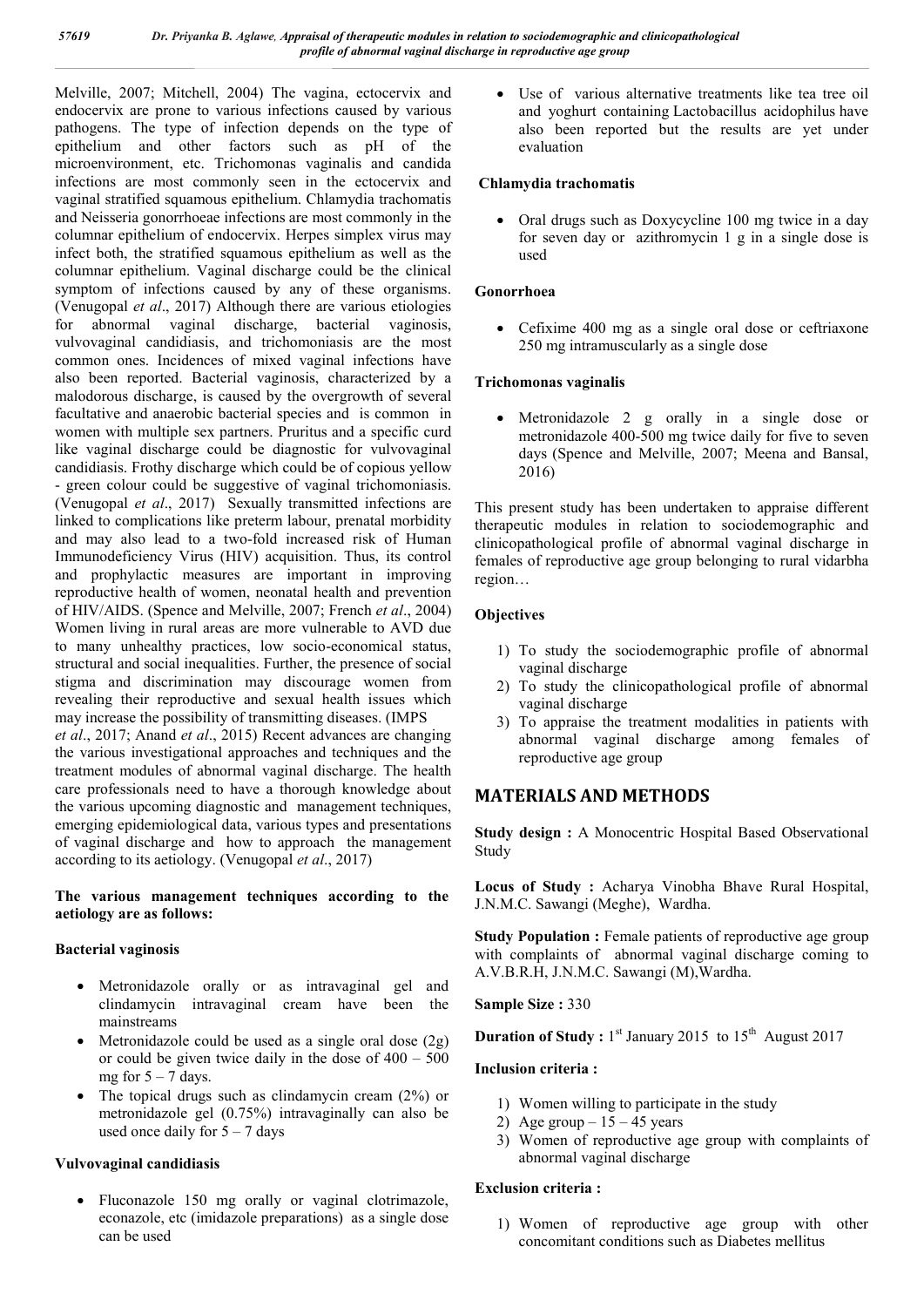- 2) Women with other genital tract infections/diseases
- 3) Pregnant women of reproductive age group

**Statistical significance:** Statistical analysis was done by using descriptive and inferential statistics using chi square test and p value < 0.05 is considered as level of significance.

**Software used in analysis :** SPSS 17.0 version and GraphPad Prism 6.0 version

**Ethical clearance :** The study was approved by the Institutional Ethical Committee (Dated : 31/03/2017)

#### **Methodology :**

**Step-1 :** Data collected from the database of Medical Record Department of A.V.B.R.H.

**Step-2**: In depth discussion with unit heads, Associate professors, Assistant Professors and Junior health care professionals of OBGY department

**Step-3 :** In depth Interview of patients attending OBGY OPD

#### **Step-4 :** Monitoring and evaluation







| Spectrum of AVD        | 2015 |       | 2016           |               | 2017 |       | $X2$ -value             |
|------------------------|------|-------|----------------|---------------|------|-------|-------------------------|
|                        | No.  | $\%$  | No.            | $\frac{0}{0}$ | No.  | $\%$  |                         |
| Bacterial Vaginosis    |      | 50.94 | 07             | 28.00         | 130  | 89.04 | 77.03, $p = 0.0001$ , S |
| Vaginal Trichomoniasis | 63   | 39.62 | 17             | 68.00         | 00   | 00.00 | 101.4, $p = 0.0001$ , S |
| Vaginal Candidiasis    | 10   | 06.29 | 00             | 00.00         | 01   | 0.69  | 9.06, $p = 0.010$ , S   |
| Mixed Infection        | 05   | 03.15 | 0 <sub>1</sub> | 04.00         |      | 10.27 | 5.36, $p = 0.06$ , NS   |







**Table 1. Total AVD cases in women of reproductive age group**

|     | 2015      |           | 2016 |     | 2017          | <b>TOTAL</b> |
|-----|-----------|-----------|------|-----|---------------|--------------|
| No. | $\%$      | No.       | $\%$ | No. | $\frac{0}{0}$ |              |
| 159 | 48.<br>18 | つく<br>ر ے | '.58 | 146 | 44<br>24      | 330          |







**Graph 2.**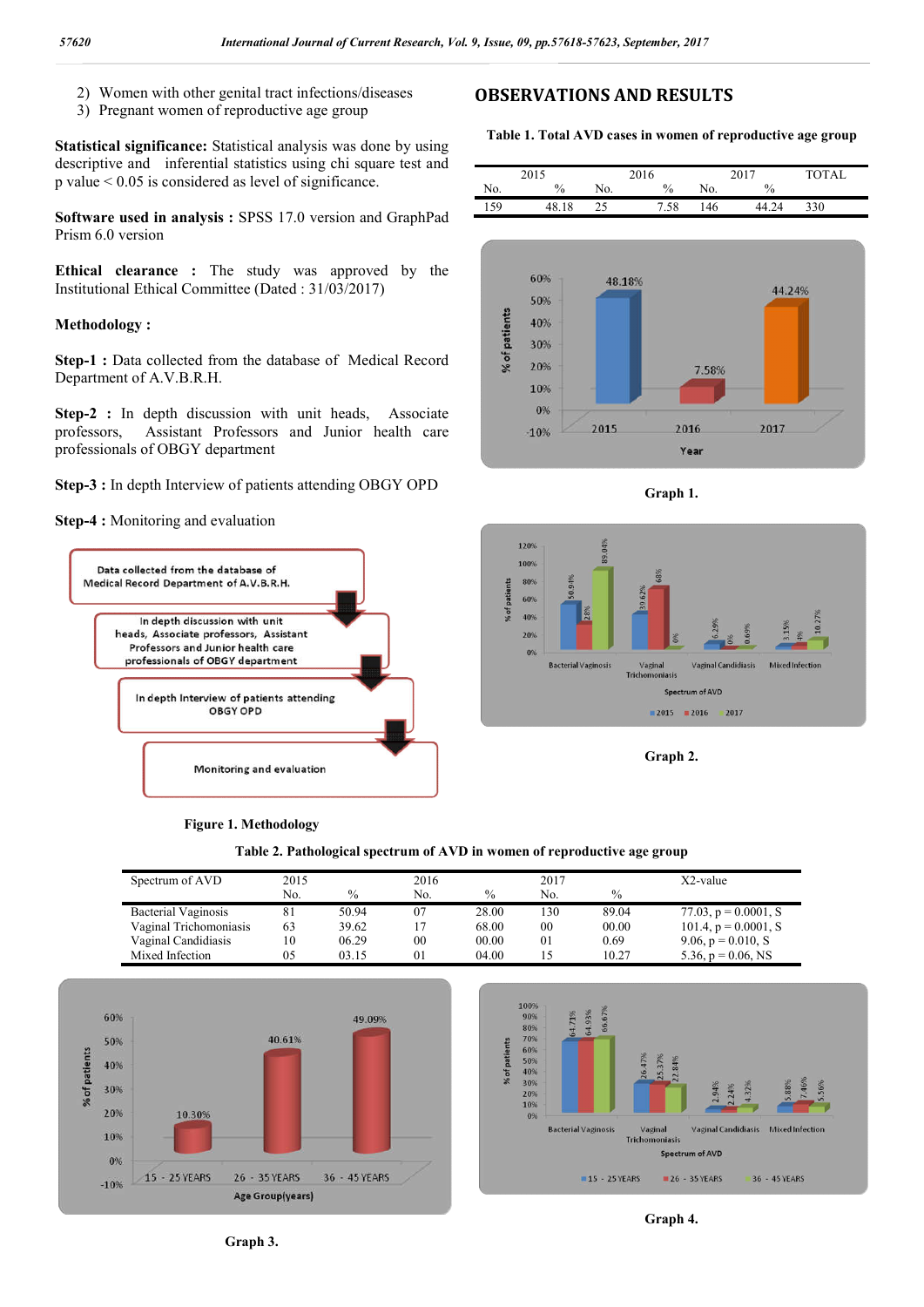**Table 3. AVD cases in different groups of women of reproductive age group**

| 15 - 25 YEARS<br>$\frac{0}{0}$<br>No. | 26 - 35 YEARS<br>$\frac{0}{0}$<br>No. | 36 - 45 YEARS<br>$\frac{0}{0}$<br>No. |
|---------------------------------------|---------------------------------------|---------------------------------------|
| 34                                    | 134                                   | 162                                   |
| 10.30                                 | 40.61                                 | 49 09                                 |

**Table 4. Pathological spectrum of avd in different groups of women of reproductive age group**

| Spectrum of AVD        |     | 15 - 25 YEARS |     | 26 - 35 YEARS |     | 36 - 45 YEARS | X2-value                 |
|------------------------|-----|---------------|-----|---------------|-----|---------------|--------------------------|
|                        | No. | $\frac{0}{0}$ | No. | $\%$          | No. | $\frac{0}{0}$ |                          |
| Bacterial Vaginosis    | 22. | 64.71         | 87  | 64.93         | 108 | 66.67         | $0.11, p = 0.94, NS$     |
| Vaginal Trichomoniasis | 09  | 26.47         | 34  | 25.37         | 37  | 22.84         | $0.25$ , $p = 0.88$ , NS |
| Vaginal Candidiasis    | 01  | 2.94          | 03  | 2.24          | 07  | 4.32          | 0.68, $p = 0.70$ , NS    |
| Mixed Infection        | 02  | 5.88          | 10  | 7.46          | 10  | 5.56          | $0.11, p = 0.94, NS$     |

 $X2$ -value = 0.99, p = 0.98, NS

#### **Table 5. Treatment modules of AVD**

| Drugs            | No. of patients | % Of patients |
|------------------|-----------------|---------------|
| Metronidazole    | 298             | 90.30         |
| Ranitidine       | 298             | 90.30         |
| CLID - V Pessary | 240             | 72.72         |
| $FAS - 3 KIT$    | 21              | 6.36          |
| Fluconazole      | 11              | 3.33          |
| Candid Pessary   | 11              | 3.33          |
| Doxycycline      |                 | 0.30          |



#### **Table 7. Treatment modules for vaginal trichomoniasis (Total cases 80)**

| Drugs              | No. of patients | % of patients |
|--------------------|-----------------|---------------|
| Metronidazole      | 80              | 100           |
| Ranitidine         | 80              | 100           |
| $CLID - V$ Pessary |                 | 1.25          |
| Doxycycline        |                 | 125           |



**Graph 7.**

**Table 8. Treatment modules for vaginal cndidiasis (Total cases 11)**

| Drugs          | No. of patients | % of patients |
|----------------|-----------------|---------------|
| Fluconazole    |                 | 100           |
| Candid Pessary |                 | 100           |



**Graph 8.**

#### **Table 9. Treatment modules for mixed infection (Total cases 21)**

| Drugs              | No. of patients | % of patients |
|--------------------|-----------------|---------------|
| $FAS - 3 KIT$      | 21              | 100           |
| $CLID - V$ Pessary | 21              | 100           |

**Graph 5.**

#### **Table 6. Treatment modules for bacterial vaginosis (Total cases 218)**

| Drugs              | No. of patients | % of patients |
|--------------------|-----------------|---------------|
| Metronidazole      | 218             | 100           |
| Ranitidine         | 218             | 100           |
| $CLID - V$ Pessary | 218             | 100           |



**Graph 6.**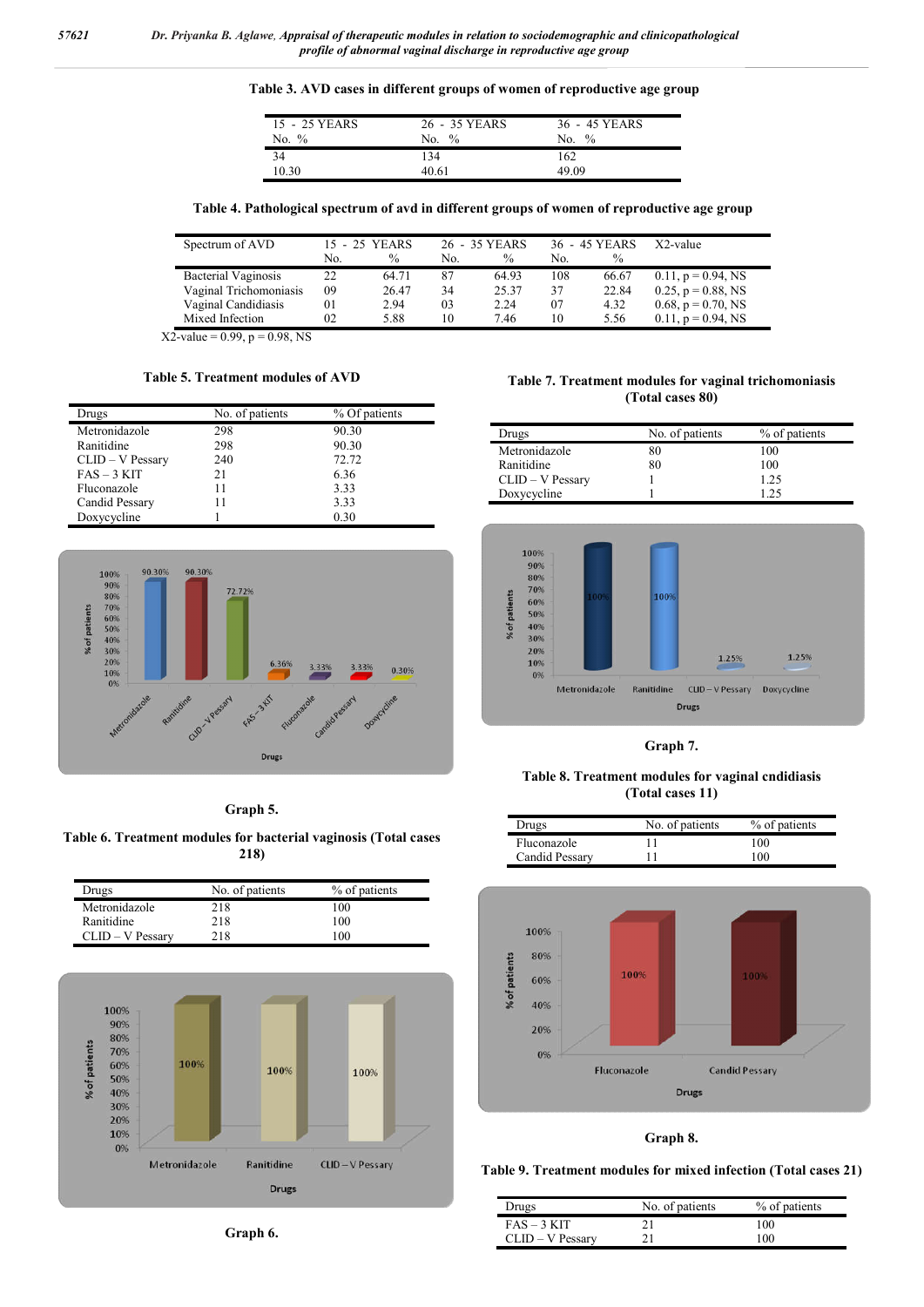

**Graph 9.**

#### **DISCUSSION**

In the present study, out of 330 patients visiting Acharya Vinobha Bhave Rural Hospital, Sawangi (M), Wardha with complaints of abnormal vaginal discharge, 159 (48.18%) were reported in the year 2015, 25 (7.58%) in 2016 and 146 (44.24%) in 2017. In this study the spectrum of Abnormal Vaginal Discharge (AVD) included Bacterial vaginosis (BV), Vaginal Trichomoniasis (VT), Vaginal candidiasis (VC) and Mixed infections (MI) a finding inconsonance with the study carried out by Haixia Wang *et al* which reveals that, Bacterial Vaginosis, Vaginal Candidiasis and Vaginal Trichomoniasis are responsible for the majority of vaginal infections and the clinical symptoms mainly includes AVD. (Wang *et al*., 2017) In the year 2015, the most common infection causing AVD was BV 81 (50.94%) followed by VT 63 (39.62%), VC 10 (06.29%) and MI 05 (03.15%); in 2016, VT 17 (68%) was the most common, followed by BV 7 (28%) and MI 01 (4%). No cases of VC were reported. In 2017, BV 130 (89.04%) being the most common was followed by MI 15 (10.27%) and VC 01 (0.69%). No cases of VT were reported. According to Swetha Venugopal *et al*, a study carried out in the southern region, Bacterial Vaginosis (27%) was the most common microbiological cause of abnormal vaginal discharge, followed by trichomoniasis (25%), vaginal candidiasis (22%) and combined infection (3%). (Venugopal *et al*., 2017) According to the present study, AVD was most common in  $36 - 45$  years of age group (49.09%) followed by  $26 - 35$  years (40.61%) and  $15 - 25$  years (10.30%), a non similar finding was seen in the study carried out by Swetha Venugopal *et al*, among the 100 cases with abnormal vaginal discharge, majority of the patients were in the age group 26–35 years (34%) because they belong to the sexually active age group. (Venugopal *et al*., 2017) The present study also found that, women belonging to age group 36 – 45 years had the maximum percentage of patients suffering from BV(66.67%) and VC (4.32%). Maximum cases of VT  $(26.47%)$  were seen in patients belonging to  $15 - 25$ years of age group whereas MI was maximum in  $26 - 35$  years of group. In the present study, the most common drugs prescribed for AVD were Metronidazole (90.30% patients) and Ranitidine (90.30%), followed by CLID – V Pessary (72.72%), FAS – 3 KIT (6.36%), Fluconazole (3.33%), Candid Pessary (3.33%) and Doxycycline (0.30%). It was seen that, Metronidazole, Ranitidine and CLID – V Pessary were the drugs prescribed to treat BV. Out of 218 cases of BV, Metronidazole, Ranitidine and CLID – V Pessary were prescribed in 100 % of the patients. The study done by Des Spence *et al* showed that, BV was treated with oral metronidazole in various doses for  $5 - 7$  days along with

intravaginal clindamycin cream or metronidazole gel once daily for 5 - 7 days. (Spence and Melville, 2007) In the present study, Metronidazole, Ranitidine, CLID – V Pessary and Doxycycline were prescribed for VT. Out of 80 cases of VT, Metronidazole and Ranitidine were prescribed in 100 % of the patients whereas CLID – V Pessary and Doxycycline were prescribed in only 1.25% of the patients. According to Des Spence *et al,* Metronidazole 2 g orally in a single dose or metronidazole 400-500 mg twice daily for five to seven days was prescribed for the treatment of VT. (Spence and Melville, 2007) Des Spence *et al* also showed that VC was treated with vaginal imidazole preparations (such as clotrimazole, econazole, miconazole) or fluconazole 150 mg orally (Spence and Melville, 2007), a finding inconsonance with the present study where the drugs prescribed for VC were Fluconazole and Candid Pessary. Out of 11 cases of VC, 100 % of the patients received Fluconazole and Candid Pessary as well. FAS – 3 KIT and CLID – V Pessary were prescribed for MI. Out of 21 patients of MI, 100% of the patients received FAS – 3 KIT and CLID – V Pessary. Health education programmes should be conducted in order to empower the community especially the younger women, in order to recognize abnormal vaginal discharge as early as possible so that the complications, recurrence and co-transmission can be treated and prevented. (Ilankoon *et al*., 2017)

#### **Conclusion**

The present study was carried out on 330 female patients of reproductive age group with complaints of abnormal vaginal discharge visiting Acharya Vinobha Bhave Rural Hospital, Sawangi (M), Wardha. A fluctuating pattern of no. of AVD cases was seen (2015: 48.15%; 2016: 7.58% and 2017: 44.24%). In the present study, females belonging to  $36 - 45$ years (49.09%) of age group had the highest number of AVD cases followed by  $26 - 35$  years (40.61%) and  $15 - 25$  years (10.30%). It was also observed that the maximum no. of patients visiting OBGY OPD in our rural hospital had low socioeconomic status and lack of knowledge about AVD and its complications. The most common clinicopathological causes of AVD were found to be Bacterial Vaginosis (66.06%), followed by Vaginal Trichomoniasis (24.24%), Mixed infections (06.36%) and Vaginal candidiasis (03.33%). In the present study, Metronidazole (90.30%), Ranitidine (90.30%), CLID – V Pessary (72.72%), FAS – 3 KIT (06.36%), Fluconazole (03.33%), Candid Pessary (03.33%) and Doxycycline (0.30%) were the drugs used for the treatment of AVD. Drugs used for BV were Metronidazole, Ranitidine and CLID – V Pessary; for VT, Metronidazole, Ranitidine, CLID – V Pessary and Doxycycline; for VC, Fluconazole and Candid Pessary and for MI, FAS – 3 KIT and CLID – V Pessary. It is recommended that counselling of male and female sex partners should be carried out through public health awareness camps at a regular interval, especially in the rural region for better hygiene practices, awareness about the disease, prompt consultation and in order to prevent the various complications of AVD.

#### **Acknowledgement**

I am very thankful to respected Dr. Swanand S. Pathak, (Professor and Head), Department of Pharmacology and my respected Guide Dr. Rajesh K. Jha (Professor), Department of Pharmacology for their invaluable guidance, support and tremendous help. I would also like to thank Dr. Deepti S.